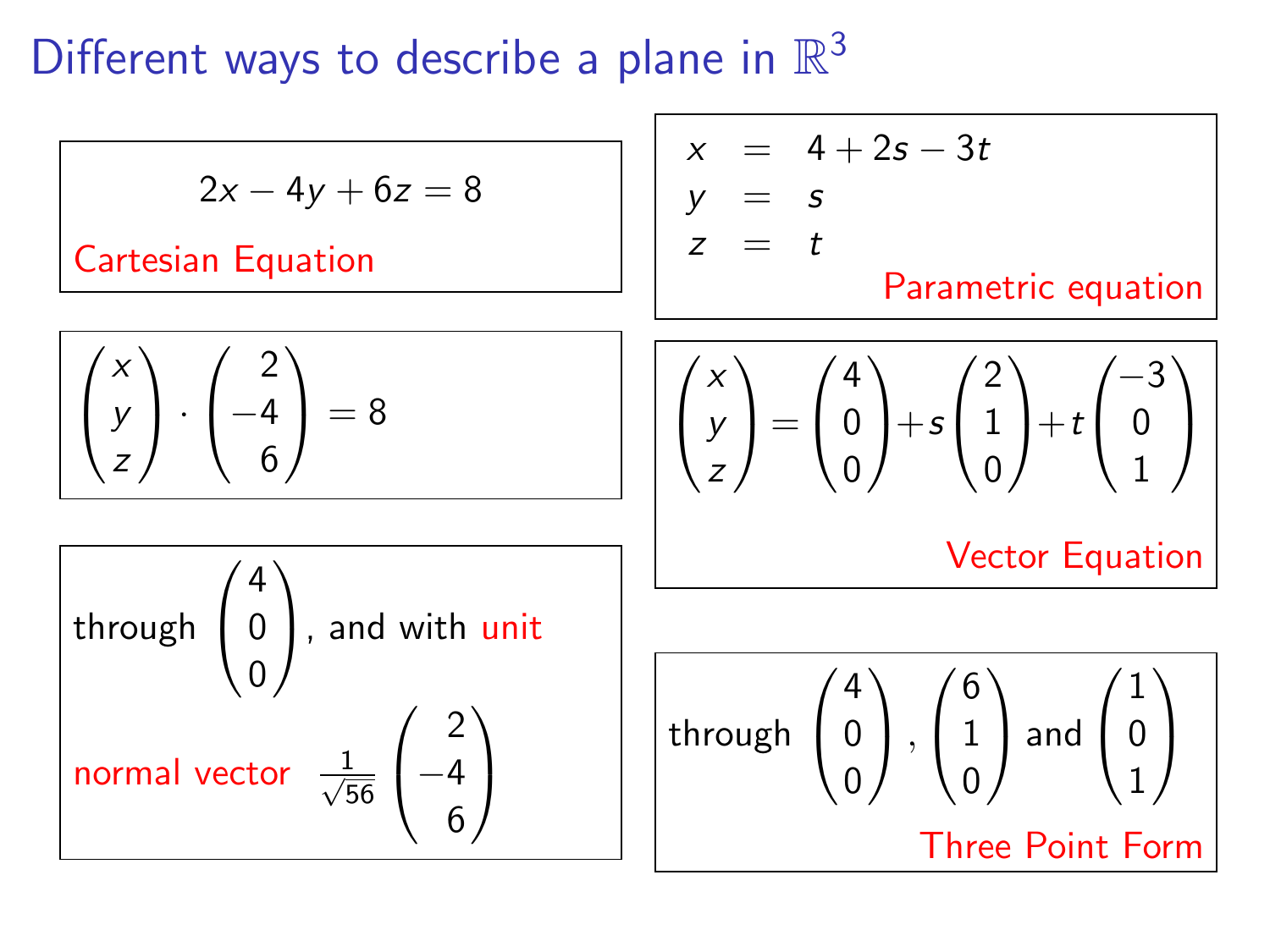How to switch between these descriptions

Cartesian equation to Parametric equation: like you have practiced when solving linear systems

Cartesian equation to unit normal vector form: read off unit normal vector from the coefficients and find one solution of the equation

Unit normal vector form to Cartesian equation: the normal vector gives the coefficients, its dot product with the stationary vector gives the constant term.

Vector equation to unit normal vector: take the cross product of the direction vectors and normalize it (i.e., divide by its length).

Parametric equation to vector equation and back: very easy

Three point form to vector equation: subtract on of the vectors from the other two to get the direction vectors

Anywhere to three point form: Find three solutions that do not lie on a line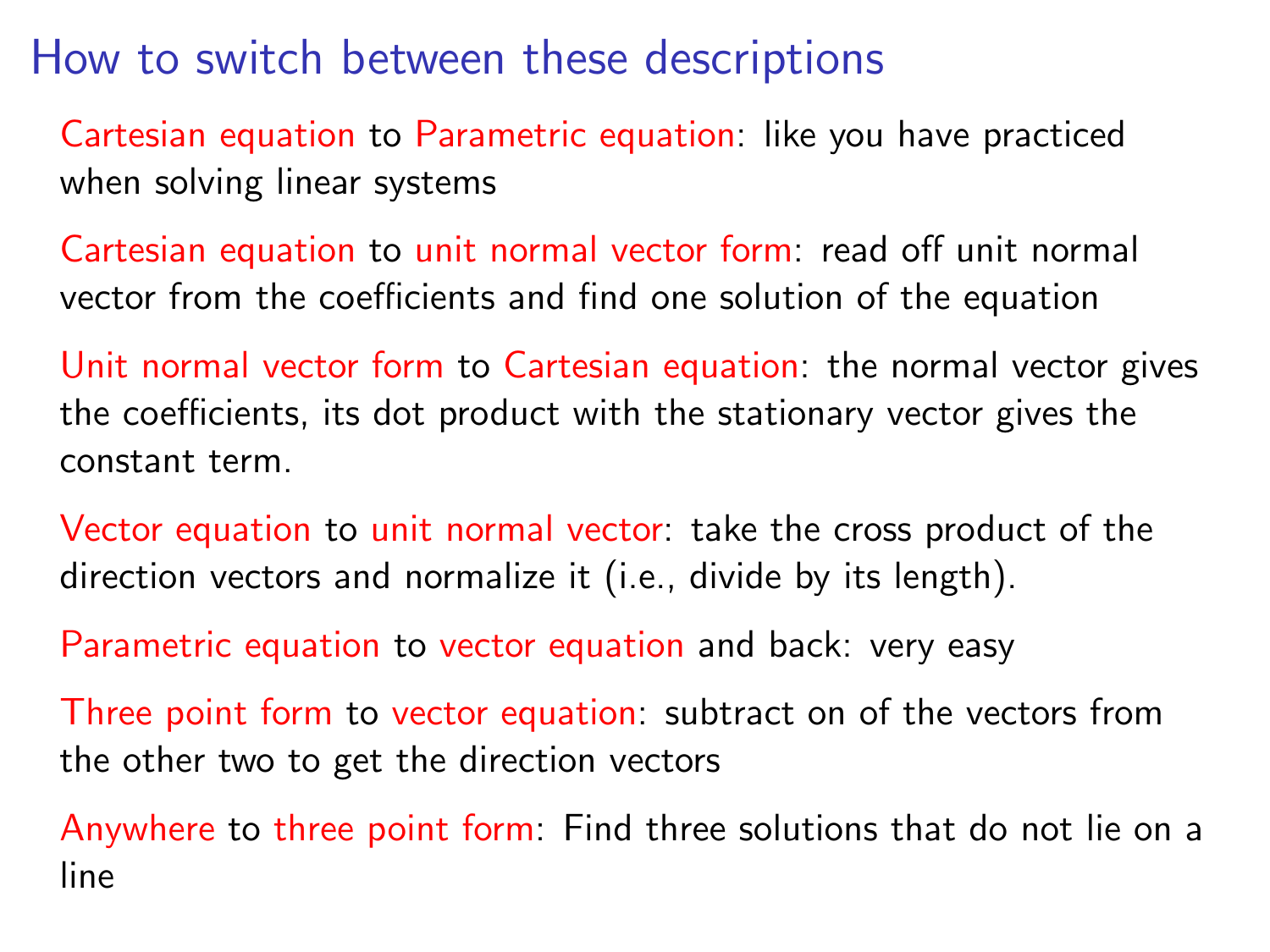## Different ways to describe a line



Switching is easy. To switch from a parametric equation for a line to a Cartesian equation for the same line, solve for t.